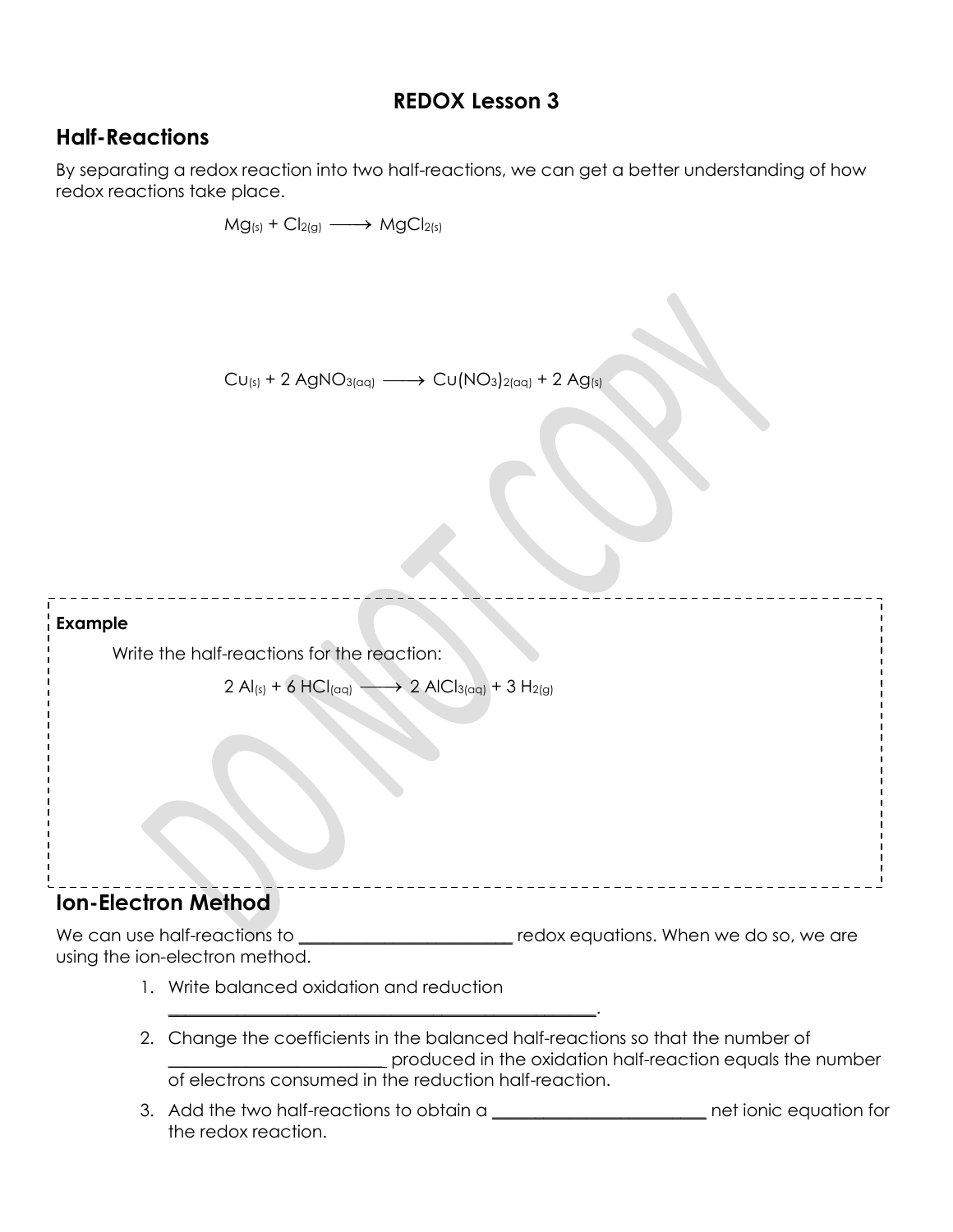**In acidic solution**: To write a balanced half-reaction for the oxidation of ethanol, C<sub>2</sub>H<sub>5</sub>OH to acetic acid, CH3CO2H, in acidic solution, we would follow the steps outlined below.

- 1. Write the **Example 20** and the control of the equation:
	- $C_2H_5OH \longrightarrow CH_3CO_2H$
- 2. Balance for species other than oxygen and hydrogen:
	- $C_2H_5OH \longrightarrow CH_3CO_2H$  (no change)
- 3. Balance for oxygen using one the same molecule for each oxygen you require:
- 4. Balance for hydrogen using a hydrogen \_\_\_\_\_\_\_\_\_\_\_\_\_\_\_ for each hydrogen you require:
- 5. Balance for charge by adding the state of the product or reactant side:

In basic solution: We will use the reduction of the permanganate ion to manganese(IV) oxide in basic solution as an example.

1. Write the skeletal equation:

 $MnO<sub>4</sub> \longrightarrow MnO<sub>2</sub>$ 

2. Balance for species other than oxygen and hydrogen:

 $MnO<sub>4</sub> \longrightarrow MnO<sub>2</sub>$  (no change)

- 3. Balance for oxygen atoms by adding one water molecule for each oxygen that you require:
- 4. Balance for hydrogen atoms by adding one hydrogen ion for every hydrogen atom:
- 5. For every hydrogen ion add one hydroxide ion to both sides of the equation:
- 6. Combine hydrogen and hydroxide ions to form water:
- 7. Balance for charge by adding electrons:
- 8. Finally, cancel water molecules: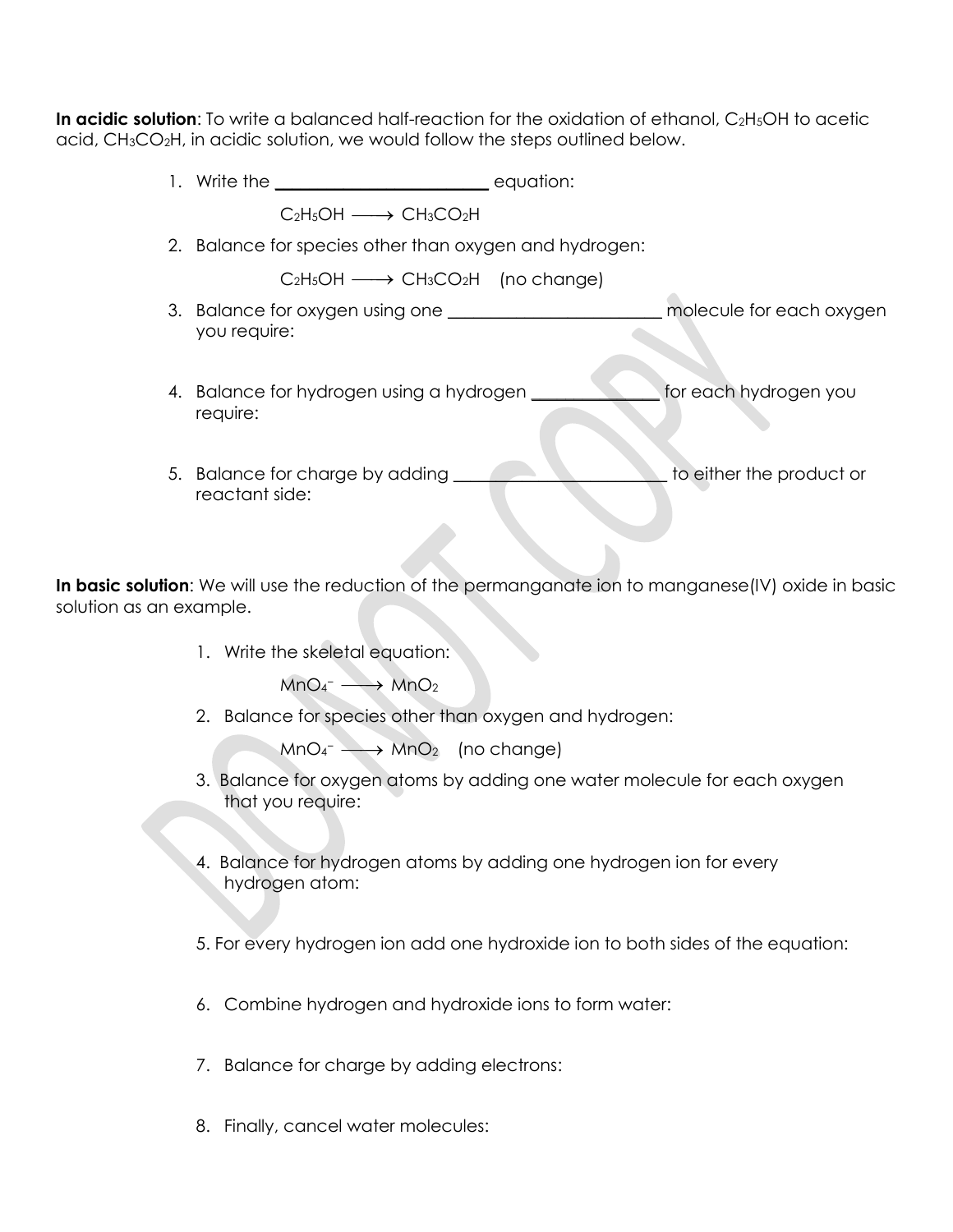#### **Example**

Write a balanced half-reaction for the oxidation of aluminum metal to the aluminate ion (AlO2<sup>-</sup>) in basic solution.

 $\text{Al}(s) \longrightarrow \text{AlO}_2^{-1}(\text{aq})$ 

**Balancing Half Reactions Assign**

# **Combining Half-Reactions**

We can combine the half-reactions for the reduction of iron(III) to iron(II) with the oxidation of hydrogen gas to hydrogen ion:

## **The Full Ion-Electron Method**

A reaction between the purple permanganate ion and iron(II) ion in acid solution to produce the colourless manganese(II) ion and the iron (III) ion.

 $MnO_4^-$  + Fe<sup>2+</sup>  $\longrightarrow$   $Mn^{2+}$  + Fe<sup>3+</sup>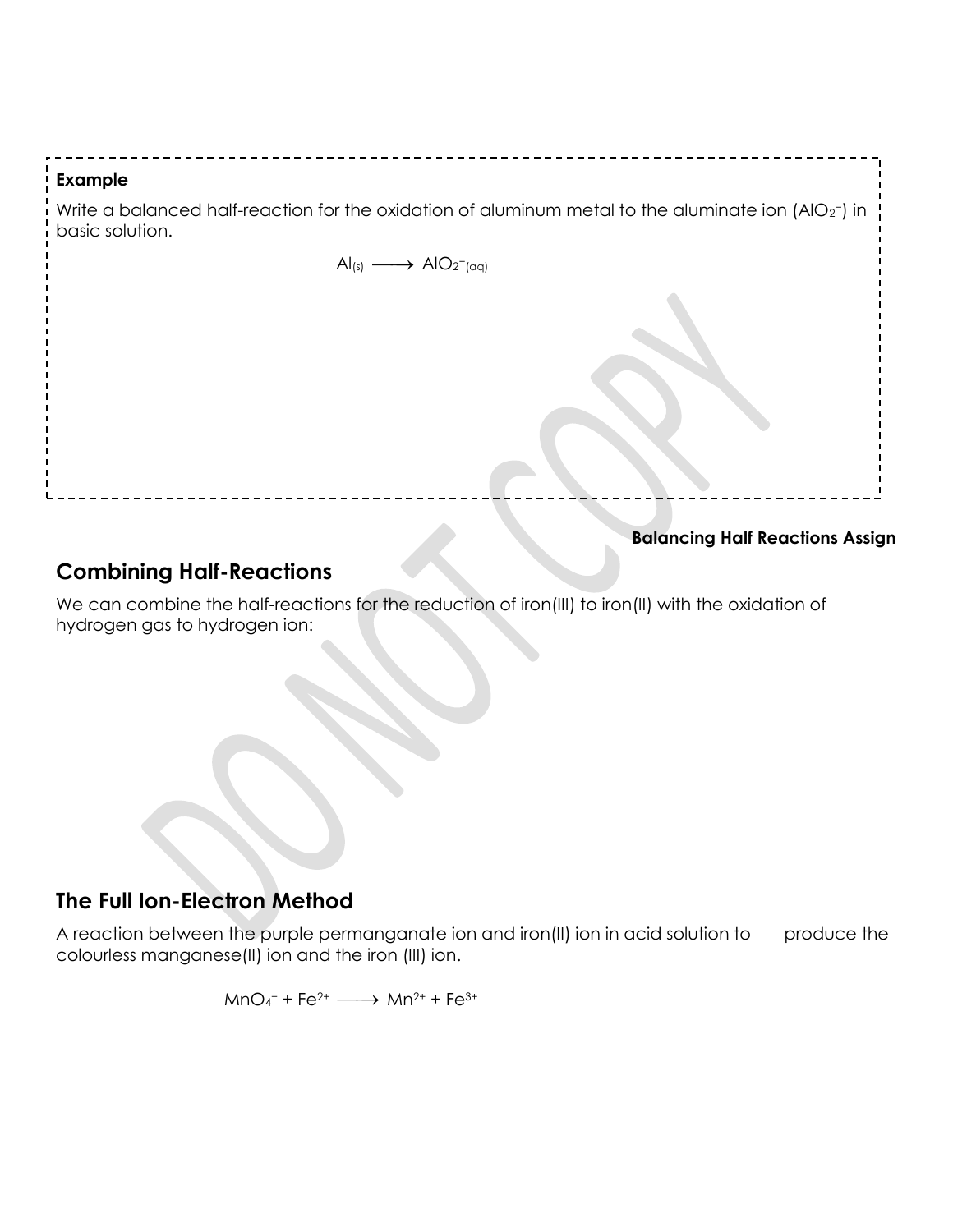#### **Example**

Use the ion-electron method to write a balanced equation for the reaction between copper metal and concentrated nitric acid to produce copper (II) ions and nitrogen dioxide gas.

**See Ion Electron Assign**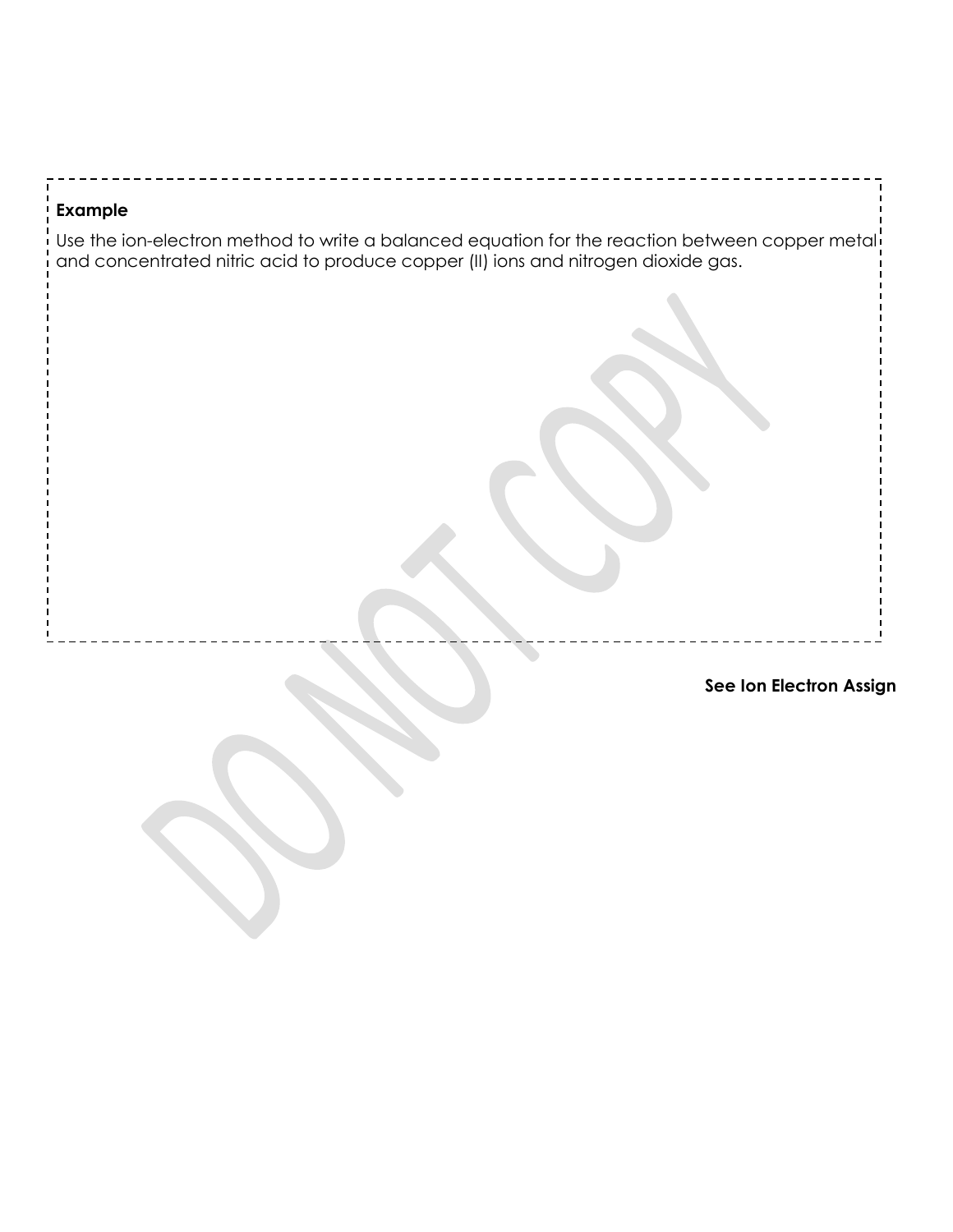# **Balancing Half Reactions**

- 1. Write the oxidation and reduction half-reactions for the preparation of the following ionic compounds:
	- a)  $2 \text{ Na}(s) + \text{Br}_{2(1)} \longrightarrow 2 \text{ NaBr}(s)$
	- b)  $Zn_{(s)} + S_{(s)} \longrightarrow ZnS_{(s)}$
	- c)  $4 \text{ Al}_{(s)} + 3 \text{ O}_{(s)} \longrightarrow 2 \text{ Al}_{2}\text{O}_{(s)}$

2. Write net ionic equations and half-reactions for each of the following reactions: a)  $2 CrSO_{4(\text{eq})} + Ag_{2}SO_{4(\text{eq})} \longrightarrow$  Cr<sub>2</sub>(SO<sub>4</sub>)<sub>3(aq)</sub> + 2 Ag<sub>(s)</sub>

b)  $Ca_{(s)} + 2H_2O_{(l)} \longrightarrow Ca(OH)_{2(aq)} + H_{2(g)}$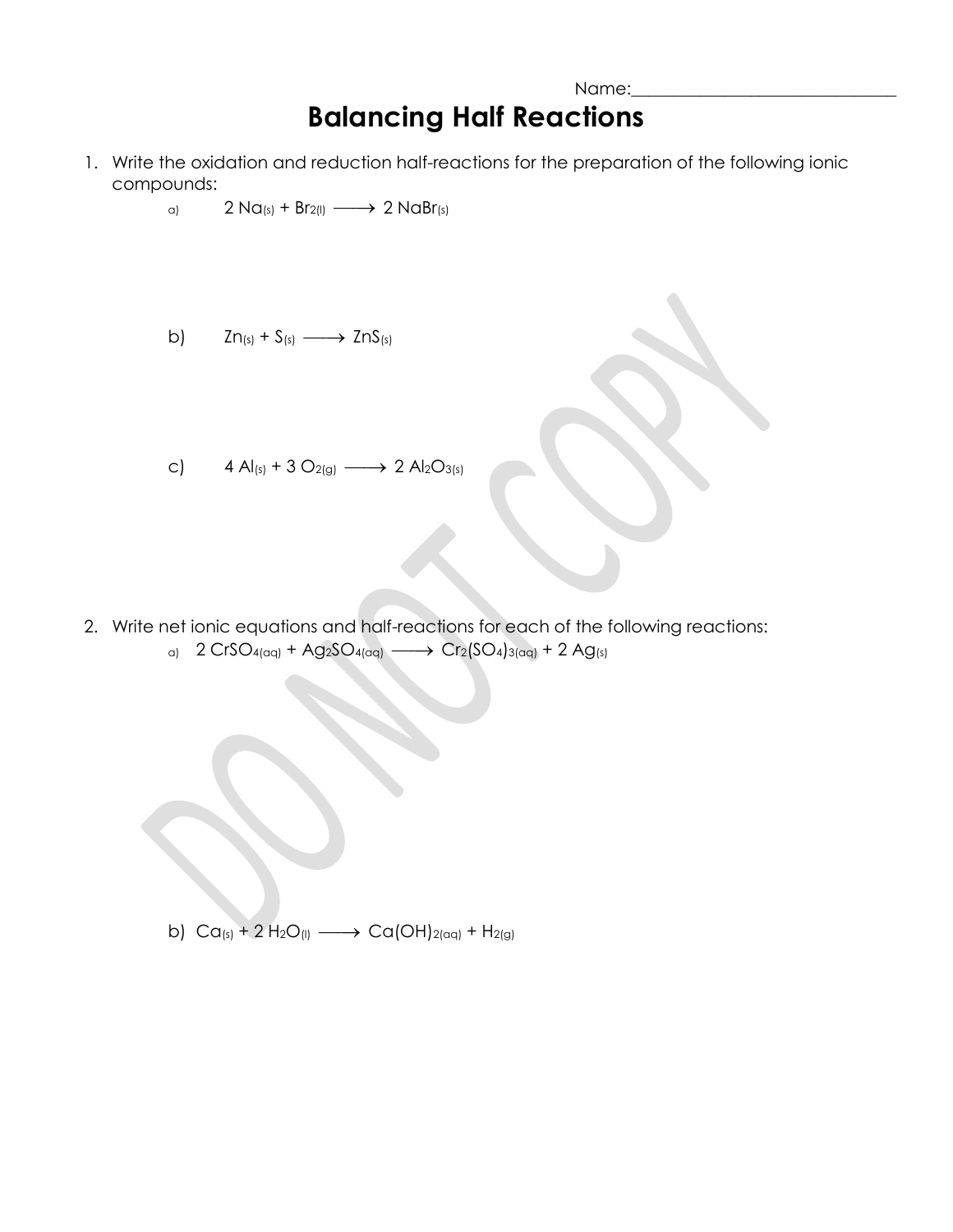c)  $Cl_{2(g)} + 2$  Na $I_{(aq)} \longrightarrow 2$  NaC $I_{(aq)} + I_{2(s)}$ 

d)  $Mg_{(s)} + 2 HCl_{(aq)} \longrightarrow MgCl_{2(aq)} + H_{2(g)}$ 

e)  $Zn_{(s)} + 2$  AgNO<sub>3(aq)</sub>  $\longrightarrow Zn(NO_3)_{2(aq)} + 2$  Ag<sub>(s)</sub>

3. Balance the following half-reactions:



d)  $\text{Br}_{2(1)} + \text{H}_2\text{O}_{(1)} \longrightarrow \text{BrO}_{3^-(\text{qq})} + \text{H}^+(\text{qq})$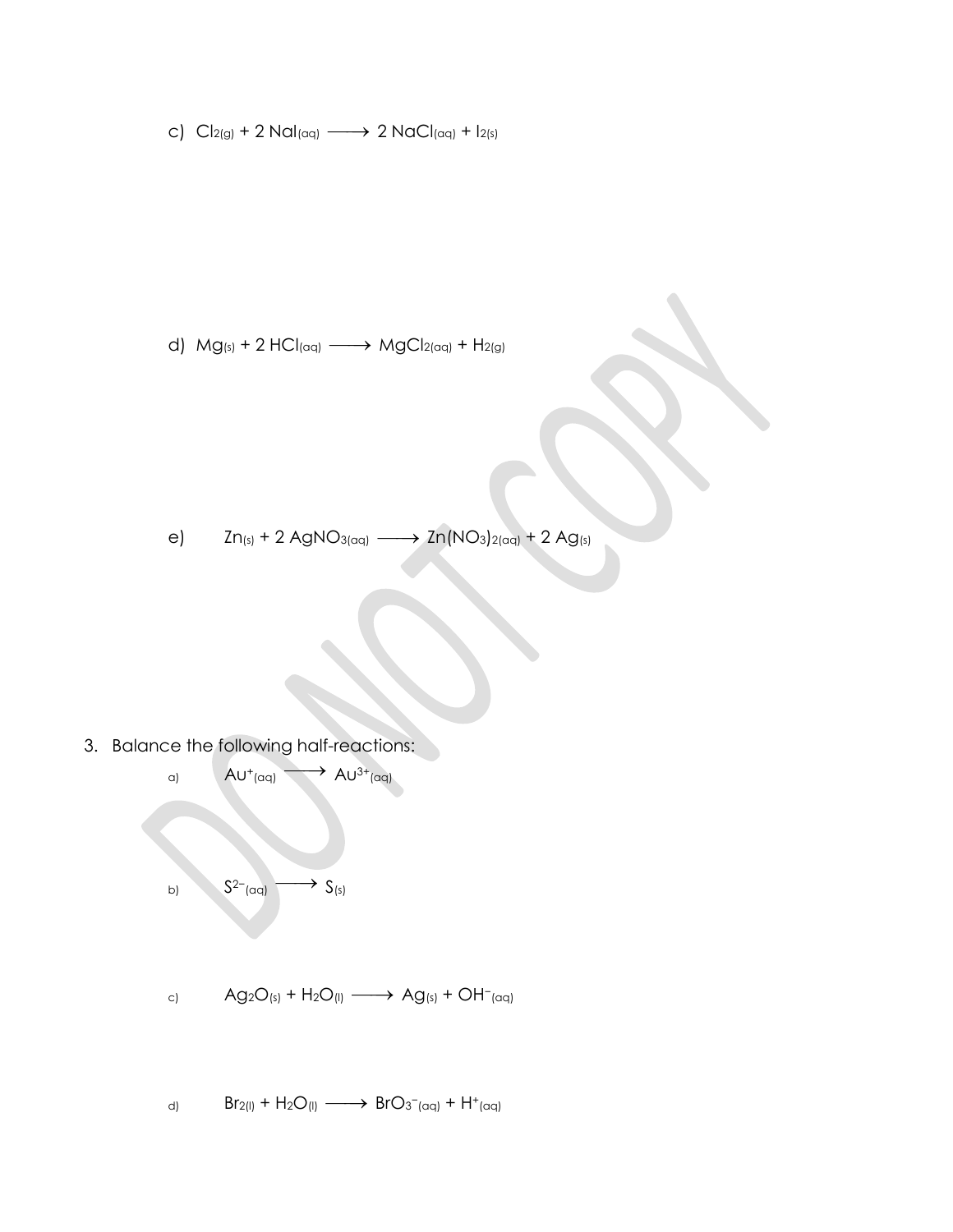- 4. Write balanced equations for the following half-reactions in acidic aqueous solution:
	- $a$ ) the reduction of sulfurous acid,  $H<sub>2</sub>SO<sub>3</sub>$ , to elemental sulfur
	- b) the oxidation of formic acid, HCO<sub>2</sub>H, to carbon dioxide

c) the conversion of lead(IV) oxide into lead(II) ions

- 5. The following half-reactions proceed in basic aqueous solution. Write a balanced reaction equation for each.
	- a) the reduction of sulfur dioxide to elemental sulfur

b) the conversion of methane into carbon dioxide

c) the oxidation of nickel into nickel(II) oxide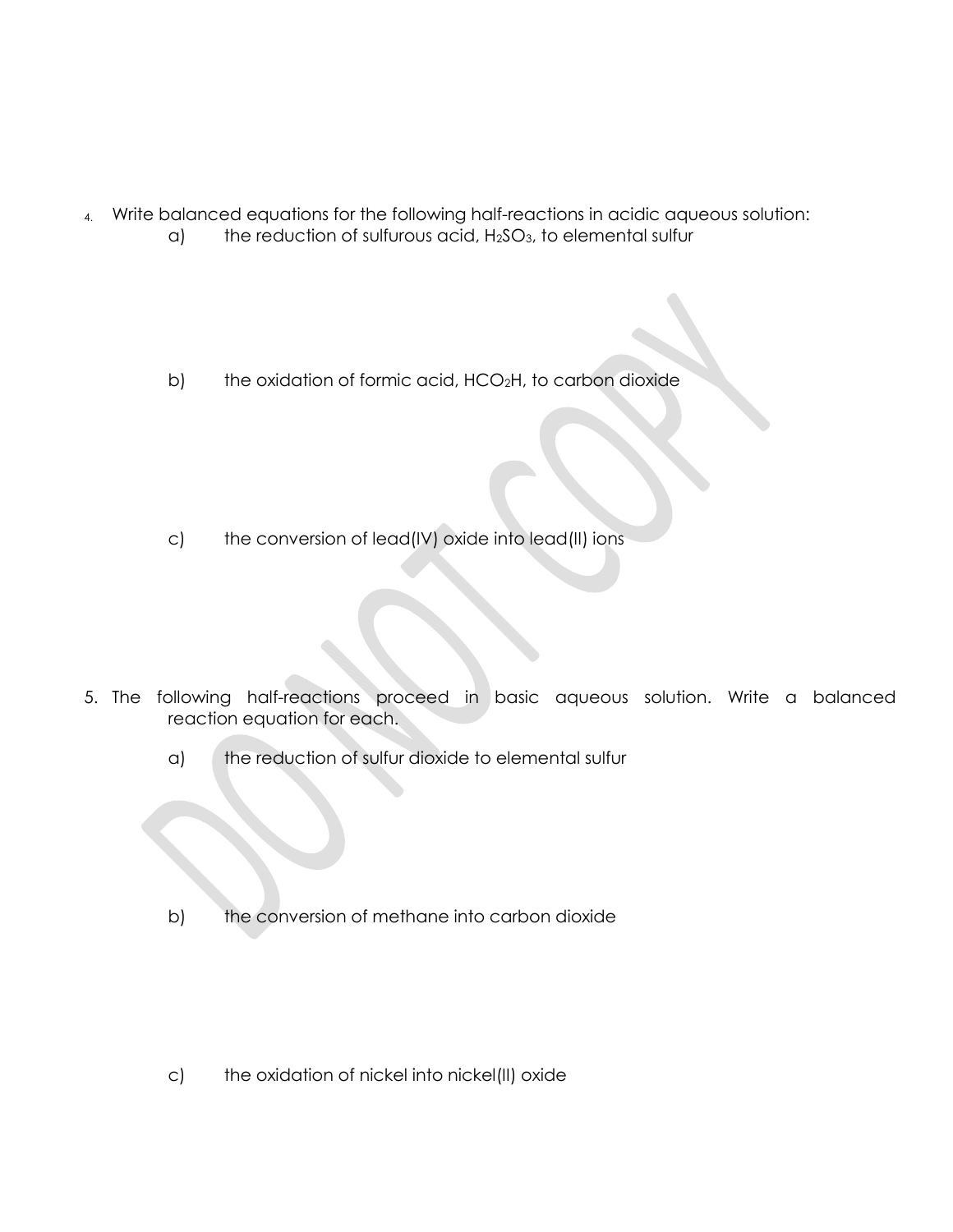# Name: **Ion Electron Method**

- 1. Complete and balance the following redox reactions by the ion-electron method.
	- a)  $\text{Ag}_{(s)}$  + Cr<sub>2</sub>O<sub>7</sub><sup>2-</sup>(aq)  $\longrightarrow$  Ag<sup>+</sup>(aq) + Cr<sup>3+</sup>(aq); acidic solution

b)  $MnO_{4}^{-}$ (aq) +  $NO_{2}^{-}$ (aq)  $\longrightarrow MnO_{2(s)} + NO_{3}^{-}$ (aq): basic solution

c)  $CH_3OH_{(qq)} + MnO_4(gq)}$  $\longrightarrow$  CO<sub>2(g)</sub> + Mn<sup>2+</sup>(aq); acidic solution

d)  $Ce^{4+}(aq) + 1-(aq)$  $\longrightarrow$  Ce<sup>3+</sup>(aq) + IO<sub>3</sub><sup>-</sup>(aq); basic solution

e)  $H_2O_{2(aq)} + ClO_{3(aq)} \longrightarrow O_{2(q)} + Cl_{2(q)}$ ; acidic solution

f) NiO<sub>2(s)</sub> + S<sub>2</sub>O<sub>3</sub><sup>2-</sup><sub>(aq)</sub>  $\longrightarrow$  Ni(OH)<sub>2(s)</sub> + SO<sub>3</sub><sup>2-</sup>(aq); basic solution